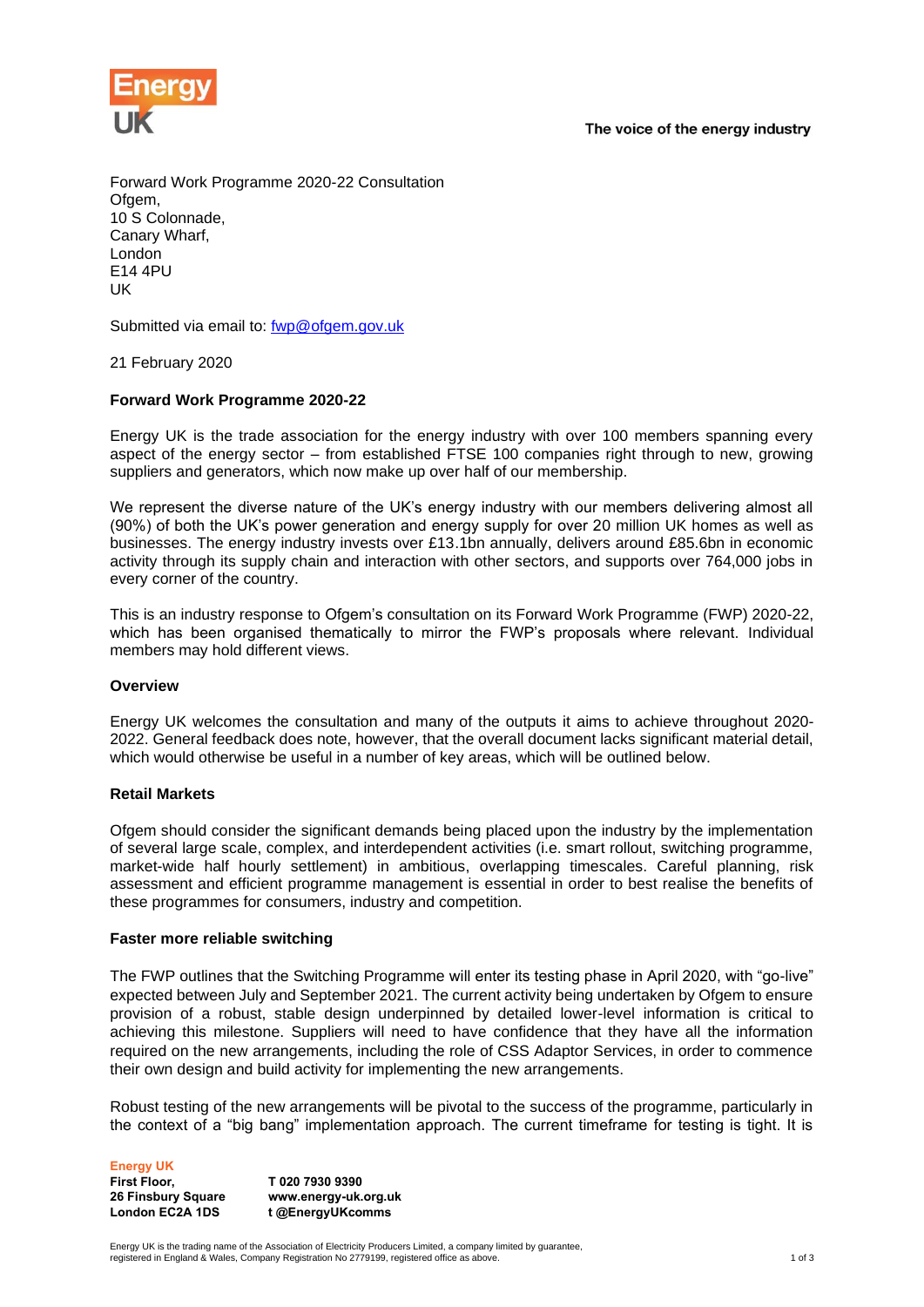important that the time allocated for testing is regularly reviewed in order to ensure that it is sufficient to respond to any identified issues and to cover all key areas.

# **Ensuring System Stability and Security**

Energy UK welcomes the fact that Ofgem intends to review the value, if any, of further interconnection for Great Britain. This will be timely given the event of Brexit. Further details would be useful on the means by which Ofgem proposes to incentivise new interconnectors.

Whilst Ofgem has highlighted it will continue its work on Capacity Market Rule Change amendments which is desired by Energy UK members, it appears that Ofgem has omitted to include its commitment to undertake a review of secondary trading and the prequalification process which is not captured in this same space. Given the increased participation in the Capacity Market (CM) and increased number of disputes raised over the years, Energy UK believes a review of the prequalification rules is of the essence.

Ofgem notes it will be working with BEIS to assess a framework that would allow for new nuclear power to be delivered under a Regulated Asset Base (RAB) financial model, which could also apply to all low carbon technologies. Energy UK would likewise encourage Ofgem to work alongside BEIS in the development of CCUS business models to assist with forming regulation of a new sector, and on its potential involvement in a RAB model for a CCUS Transport and Storage (T&S) network.

# **Codes Review**

Whilst Ofgem is clear on its goals for the Retail Energy Code and rationalising related codes, the overarching Codes Review, which was consulted on in 2019, is unexpectedly absent from the work plan. It may be inferred, therefore, that some of Ofgem's statements on goals and intentions for methods of working pre-empt the outcome of the Codes Review consultation and further work on governance. Energy UK looks forward to further information and engagement on the Codes Review in 2020-21.

### **Supply License Review**

Energy UK supports Ofgem's efforts to address failures of suppliers in the retail energy market. Following the recent implementation of stricter market entry requirements, we continue to support Ofgem in its focus on preventing unsustainable or irresponsible business practices causing detriment to consumers across the market. However, we believe that in the immediate-term Ofgem should be making greater use of its powers to ensure compliance with existing obligations is effectively monitored and enforced. While we recognise that mutualisation has its place, and that supplier failures are inevitable in a competitive market, the lack of consequences for non-paying suppliers above and beyond the interest on the amounts owed risks continuing to increase the overall cost of mutualisation for all consumers.

### **Energy Network Reforms**

Energy UK supports the inclusion of the Transmission Charging Review in the plan. However, the timeline for implementation is challenging. There is no guarantee that some elements of the outcome of the Access SCR that are also critical to TCR implementation will be known until Jan/Jun 2021, which means that there is a risk of solutions being developed under TCR direction that may not be optimal or sustainable and may need to be changed once Access SCR reforms are in place. We note that Ofgem states it will continue to take an "oversight role" while industry develops detailed code changes required for TCR implementation; timely and pragmatic input, views and guidance from Ofgem will be required to support industry progress.

With the TCR progressing faster than the Access SCR, Ofgem should be aware that the rate of progression through the next stage (code modification process) is a considerable challenge. With this in mind, industry would appreciate more time when the Access SCR gets to this stage.